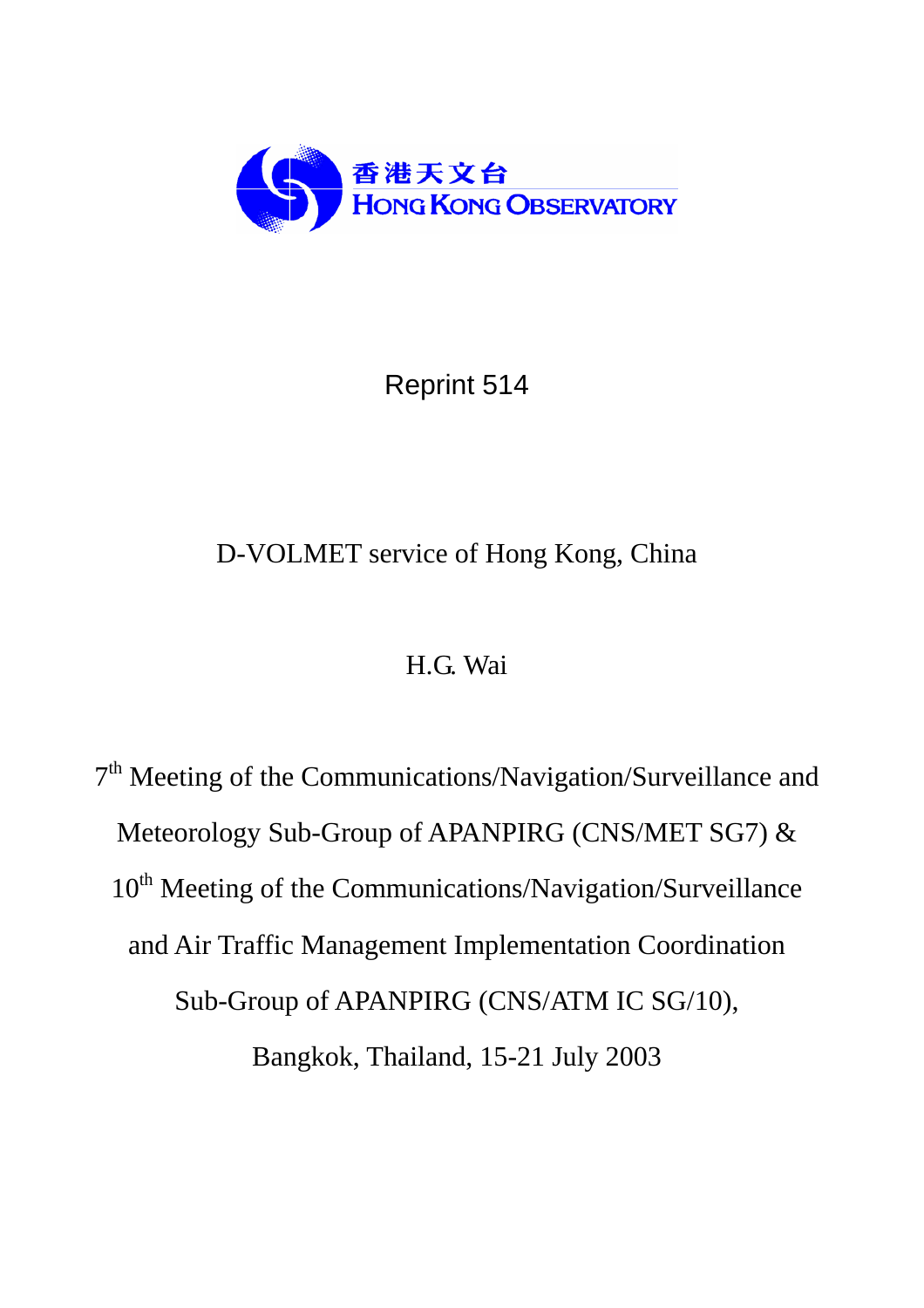*International Civil Aviation Organization* 

**Seventh Meeting of CNS/MET Sub-Group of APANPIRG** 

Bangkok, Thailand,  $15 - 21$  July 2003

**Agenda Item 9: Exchange of OPMET information** 

### **D-VOLMET SERVICE OF HONG KONG, CHINA**

(Presented by Hong Kong, China)

#### **Summary**

This paper reports on the implementation of VOLMET data link (D-VOLMET) service in Hong Kong, China.

#### **1. Introduction**

1.1 Hong Kong, China implemented the data link VOLMET (D-VOLMET) service within the Hong Kong Flight Information Region (FIR)/Area of Responsibility (AOR) on 19 April 2001. The service has been operating in parallel with the VOLMET radio voice broadcast service since then.

#### **2. The Service**

2.1 The message made available in the D-VOLMET service is the same as that provided in the voice broadcast service. It includes the following information:

- SIGMET for the Hong Kong FIR/AOR (if issued)
- METAR/SPECI & TREND type landing forecast for Hong Kong (VHHH)
- METAR/SPECI & TREND type landing forecast for Guangzhou (ZGGG)
- METAR/SPECI for Naha (ROAH)
- METAR/SPECI & TREND type landing forecast for Taibei (RCTP)
- METAR/SPECI & TREND type landing forecast for Gaoxiong (RCKH)
- METAR/SPECI & TREND type landing forecast for Manila (RPLL)
- METAR/SPECI & TREND type landing forecast for Mactan (RPVM)
- y 9-hour TAF for Hong Kong (VHHH)

2.2 The message is updated immediately when new information pertaining to its content is received. Aircraft equipped with the appropriate Aircraft Communication, Addressing and Reporting System (ACARS) hardware and software can retrieve the D-VOLMET messages via the SITA Aircom network. The message is uplinked and automatically printed inside the cockpit within half a minute on average.